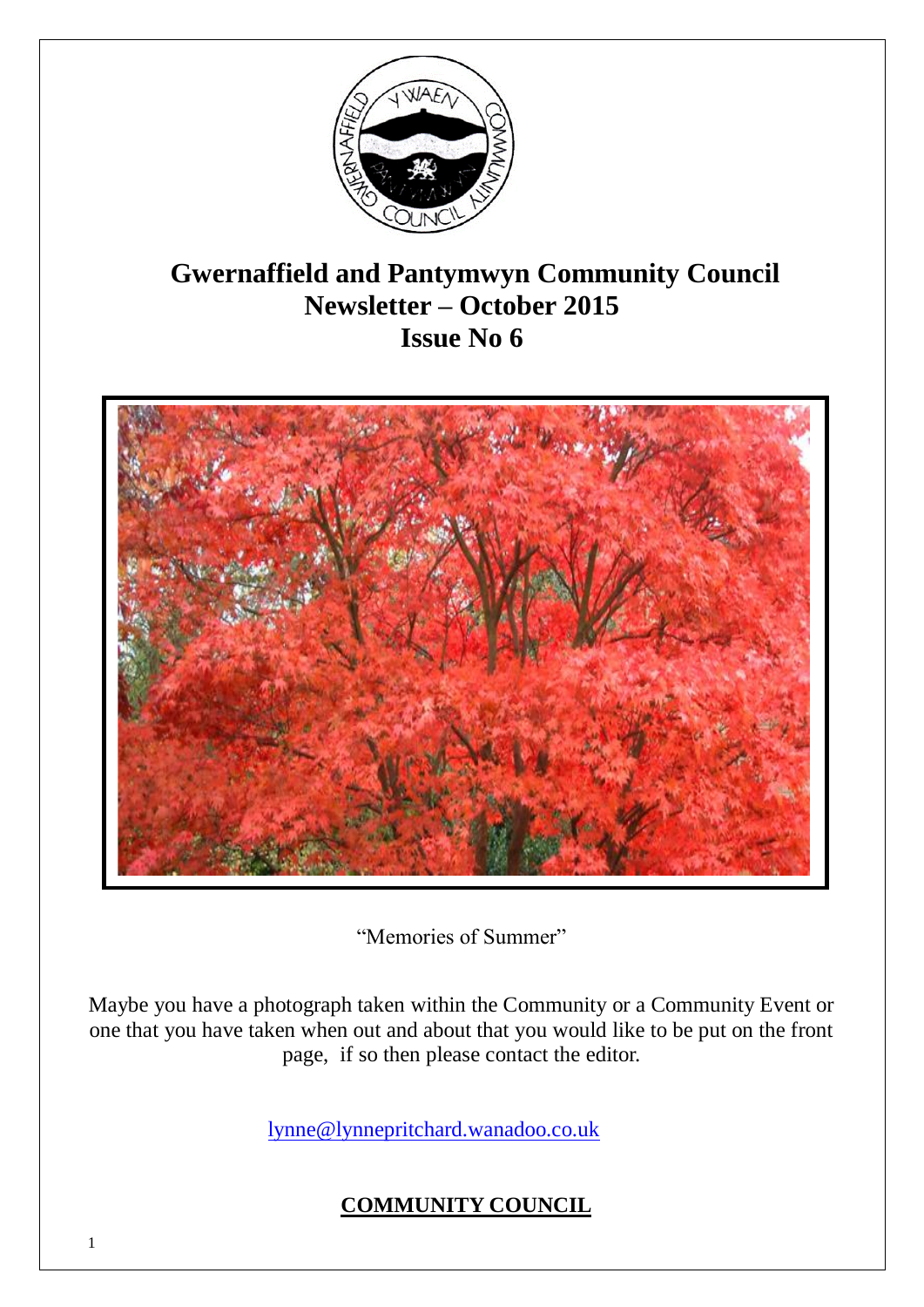The Community Council has over the summer recess co-opted the following



applicants to be your new Community Councillors they will start with us from the October meeting.

#### **Richard Hughes**

Professionally I am a Chartered Surveyor having worked for the Northwest Development Agency in Liverpool involved in the regeneration of the city for 20 years and finally Head of Land and Property for Merseyside until retirement in 2011.

On retirement I joined the Gwernaffield Church Hall Association

committee and have been Treasurer for the last 3 years during which time I project managed the improvements programme applying for grants and raising the funds to bring the hall up to modern standard.

We participated in the National Gardens group in the village and opened our garden for charity every other year for nearly ten years.

I am a native of Anglesey moving to Gwernaffield 15 years ago having built a house here with my wife Shirley. We have three daughters and five grandchildren. I understand Welsh but am not a fluent speaker.

My interests are travelling, golf, painting, music and ballroom dancing. Although we have been in the same house our post code has just been changed so after 14 years of having a Gwernaffield address it has been changed to Pantymwyn. Living at the edge of both villages I have always thought of Gwernaffield/Pantymwyn as one community.

## **Richard Hughes, Coedle, Pantymwyn, Mold. CH7 5HY 01352 742112**



#### **Carl Hopwood**

I have lived in Gwernaffield all my life where my brothers and I went to Ysgol Y Waun. I am 40 yrs old and have two boys that also went to Ysgol Y Waen and now attend Mold Alun

I work locally as a builder in the construction industry.

My interests are my dogs and football, running and training a local team. I have supported and helped with various

community events over the years and understand the value of these and would hope to bring some of this back to the community.

I feel that it is now time to be more pro- active within the community and look forward to serving as a Community Councillor.



#### Carl Hopwood 7 Y Waen, Gwernaffield, Mold CH7 5DP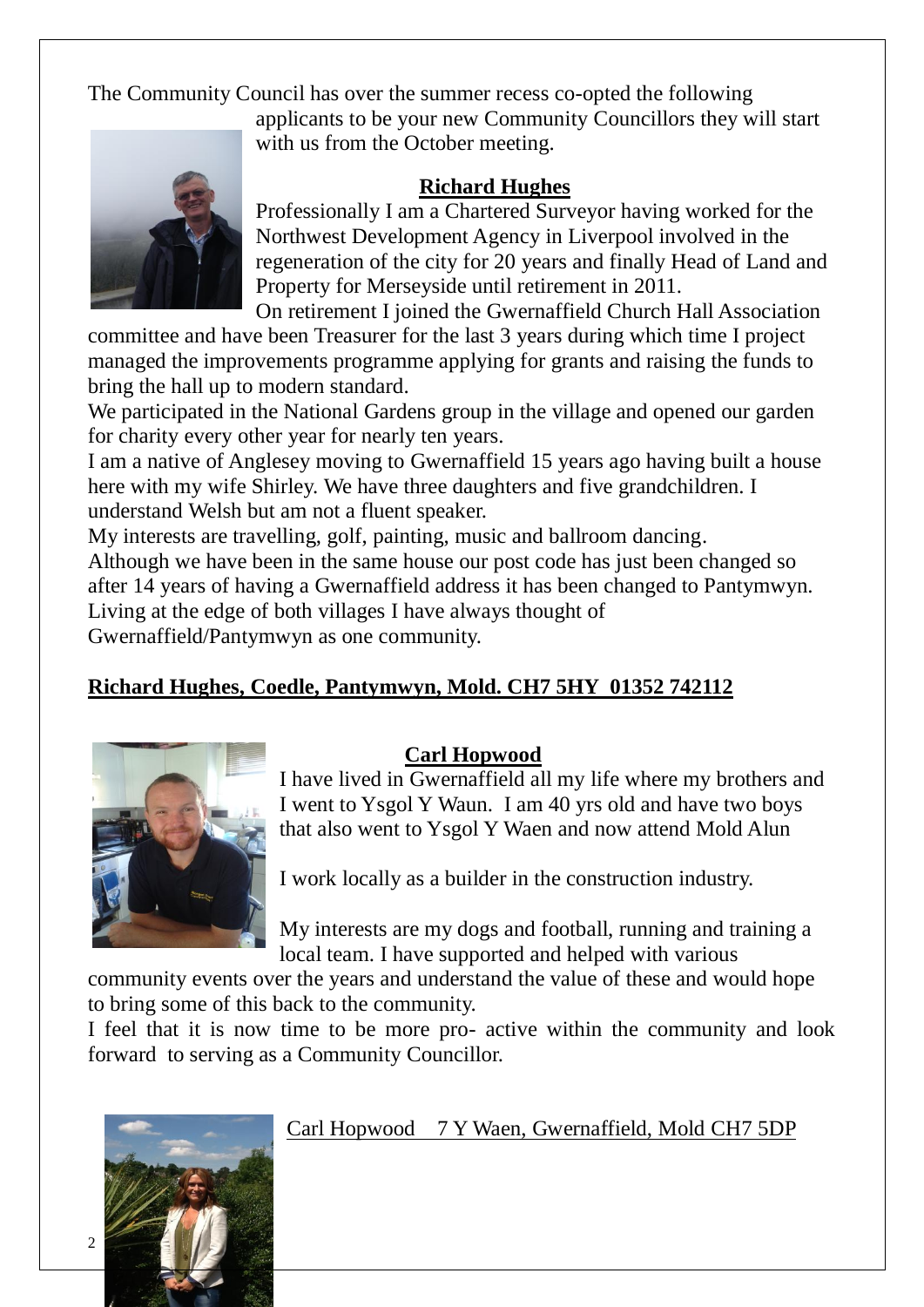#### **Lindsey Jones**

 I am mother of Caleb, 8 and Anais, 5, both of Ysgol Y Waun and wife of Paul; we have been married for 10 years. We moved to Pantymwyn in November 2013 having always dreamt of living somewhere more rural, myself having grown up in Connah's Quay and Paul, Bagillt. The opportunity came up to purchase a plot of land and we realised it was our time to make the move before the children were much older. We are currently building our forever home on Cilcain Road in Pantymwyn and are very much enjoying everything that village life brings.I am co-managing our build project as my husband has a very busy joinery contracting business, he is very much the trade element and I keep an eye on the numbers! I have a keen interest in the community. As a parent it is important to me that children and parents in the area have a voice and are able to tap into a support network should they need it or should they just wish to raise an issue. Some of the greatest villages/communities in the UK are actively supported by their volunteer community groups/councils and I am honoured to join the community council.I am very easy going, have a good sense of humour and believe good results come from good people working together for the same goal.

# **Community Council News/updates**

#### **July – September 2015**

A meeting has taken place with the Trustee's of the Gwernaffield Playing Field with regard to the forward planning and maintenance of the area. As a result of this meeting the Community Council at the September meeting unanimously voted to take on the Trusteeship of the Playing Fields and work is ongoing to legalise this. Look out for more information in the next newsletter.

The Council would once again request that dog owners use the dog bins that are available within the villages. It has also been reported that on occasion horse poo has been found on pavements. Please take care children use these footpaths to get to school.

The Community Council has now been given permission to change the name of Gwernaffield Community Council to Gwernaffield and Pantymwyn. After discussion at the meeting it was decided that Councillor Pritchard request a meeting with Mrs Ankers the headmistress of Ysgol Y Waun to see if the school would like to design a new LOGO for the renamed Council. She has agreed to do this as a school project and will send the Council designs for us to choose one.

Two new dog bins have been placed on Rhydymwyn Road.

**Please can members of the community remember to remove any posters which they place up and around the villages once the event they are advertising has taken place. It helps keep the villages looking tidy.**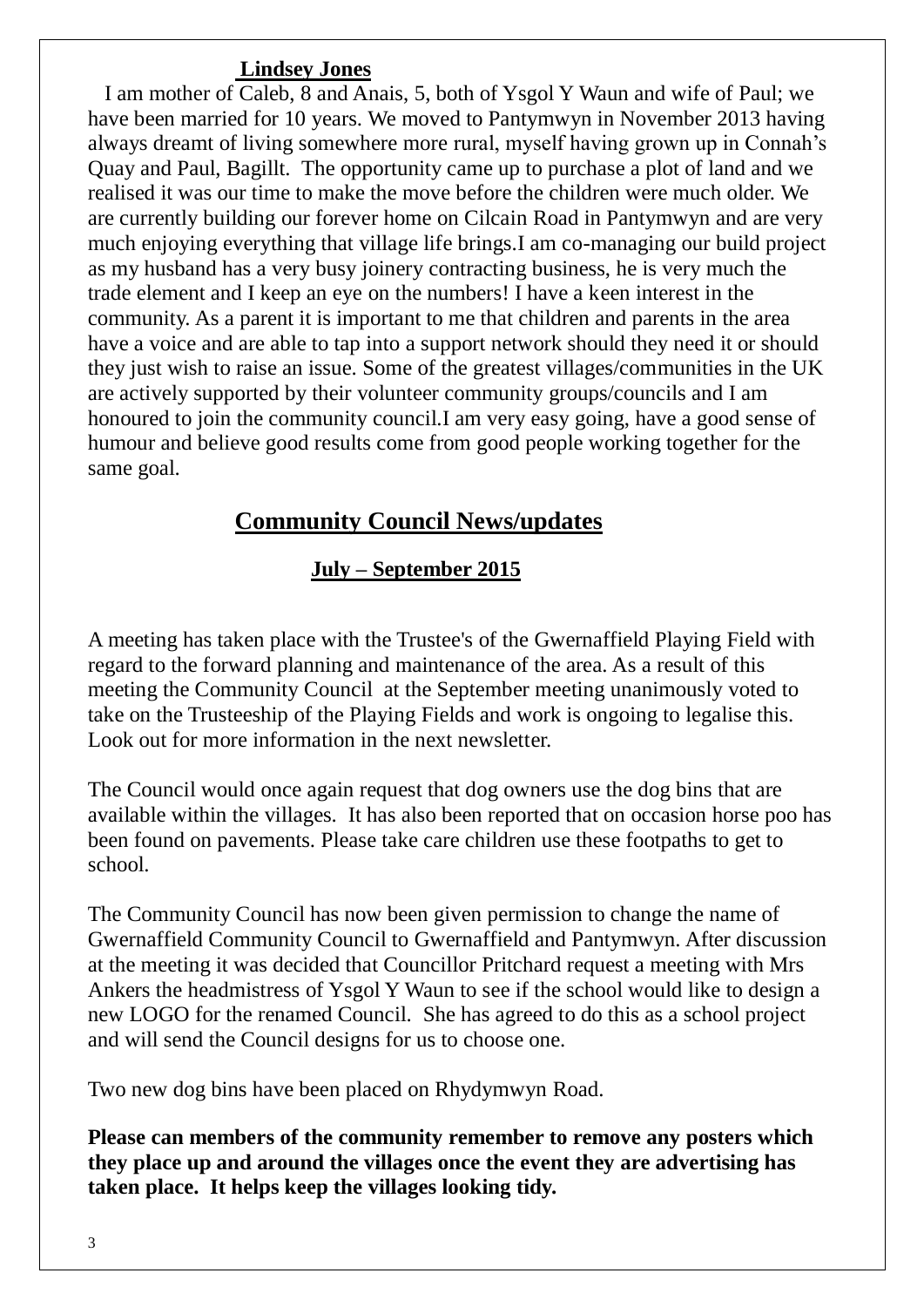#### **Planning Applications**

| <b>YSGOL Y WAUN</b>                                                                                                     |                                                 |  |
|-------------------------------------------------------------------------------------------------------------------------|-------------------------------------------------|--|
| Post Office, Cilcain Rd, Pantymwyn<br>Blantyre, Cilcain Rd, Pantymwyn<br>Laburnam Cottage, Cae Rug Lane, Gwernaffield - | no objections<br>no objections<br>no objections |  |

#### **Welcome**

What a busy start we have had to the new school year and so many new faces. I would like to welcome Kayla, Isla, Beau, Joseph, Brooke, Thomas, Nathan, Arthur, Harvey, Ella, Orian, Erin, Kian and Layla and Joseph (JJ) to Nursery. They have all settled very quickly and are always busy when I go into class.

#### **General Information**

Following County and WG safeguarding procedures the school gates are closed between the hours of 9.00am and 3.30pm daily.

When bringing children to school in the mornings please can I ask that parents are not to turn left as they enter the gates with their cars – they are to use the bottom visitors car park.

At home time please can I ask you to consider the residents of Y Waen when parking your car and ensure you park correctly and not blocking driveways.

In the interest of Health and Safety can we ask when your child(ren) leave school at the end of the day that they use the path down to the car park and not walk/run down the grass. This has been discussed with the children in school.

If you are bringing a bike to school for your child(ren) to ride home on can I ask they do not ride it until they are out of the school gates.

**A little request…to all residents . If anyone has any 'U' DVDs which are no longer used and looking for a good home please send them to school for our 'wet break time' box – thank you!**



1

**Dates for your Diary**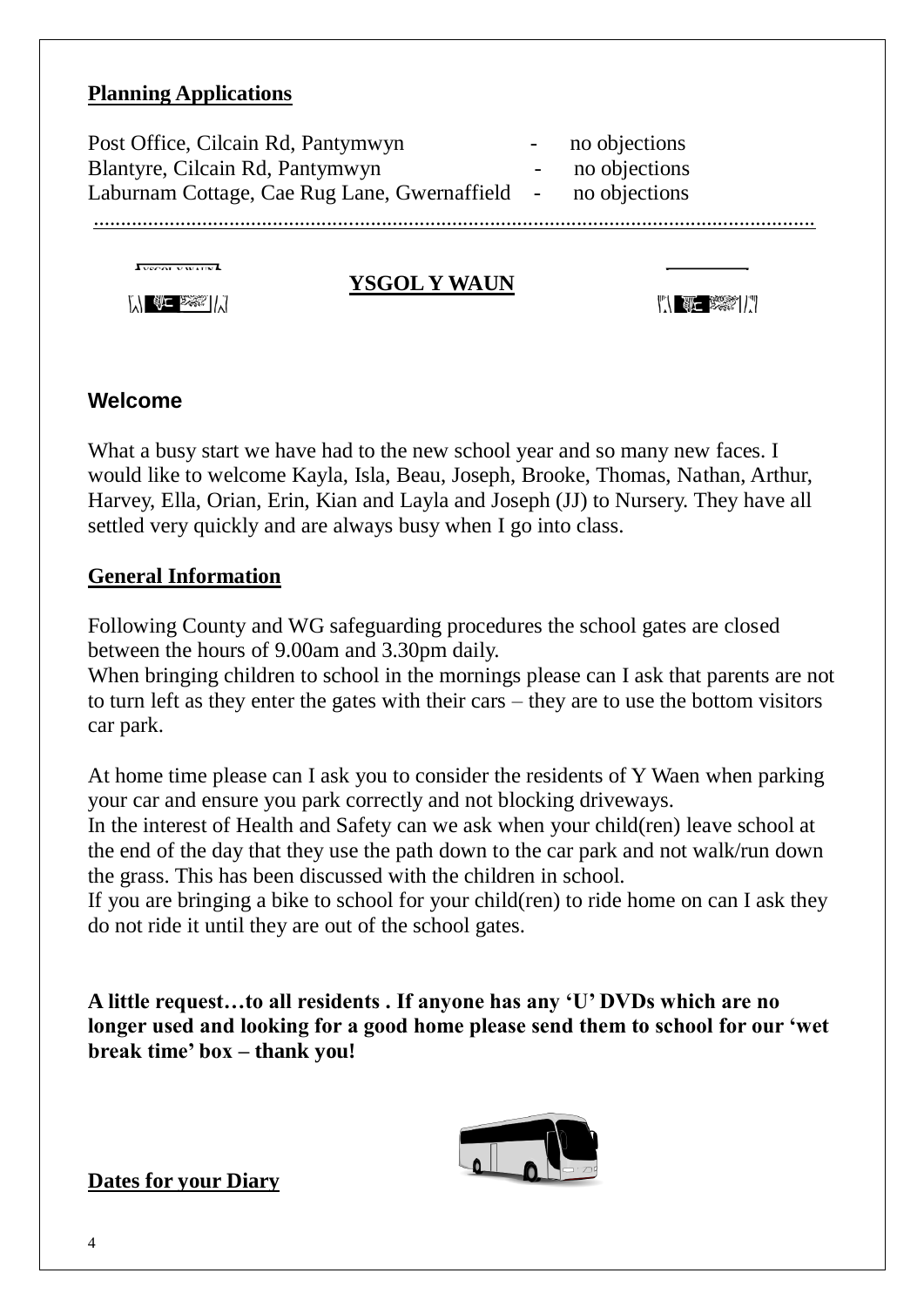**Thursday Club** - Last trip of the year if you would like to book a seat please contact Sheila Smith on 01352 740027

November  $25<sup>th</sup>$ Bury Market – xmas shopping trip

………………………………………………………………………………………….



# Gwernaffield Church

Harvest Supper on Saturday 3rd October 7.00 pm in the Church Hall. Tickets £4.00 - £2.00 children. This includes Hot Pot Supper and entertainment

Musical Evening ( Folk) with our local Duo Richard and Margaret Millington on Saturday 14th November in the Church Hall at 7.30pm. Tickets £5.00, including refreshments :- contact:-Kath Stanton 01352 740068 or Carole Bowen 01352 740550 or you can pay at the door..

#### Messy Church 2015

Within the Bro fammau Parish To be held on the  $3<sup>rd</sup>$  Sunday each month at 4pm in

Gwernaffield Church Hall.<br>20<sup>th</sup> September  $20<sup>th</sup>$  September Messy Church is: Christ centred and open to anyone  $18<sup>th</sup>$  October Messy Church consists of: Messy Church consists of:  $22<sup>nd</sup>$  November :- creativity (various activities) :- celebration (music,prayer and stories) :- hospitality ( that's food and drink

#### **Sales Table**

There is a sales table at the back of the church with marmalade, books, cards etc for sale at very reasonable prices to raise funds for our church

#### **Mold Food Bank**

Donations are very welcome and can be brought to the back of the church.

#### **Mothers' Union**

New members are always welcome – we meet on the last Tuesday of every month.

1

Please telephone Mrs Gaynor Morgan (secretary) on 01352 741515 for more information.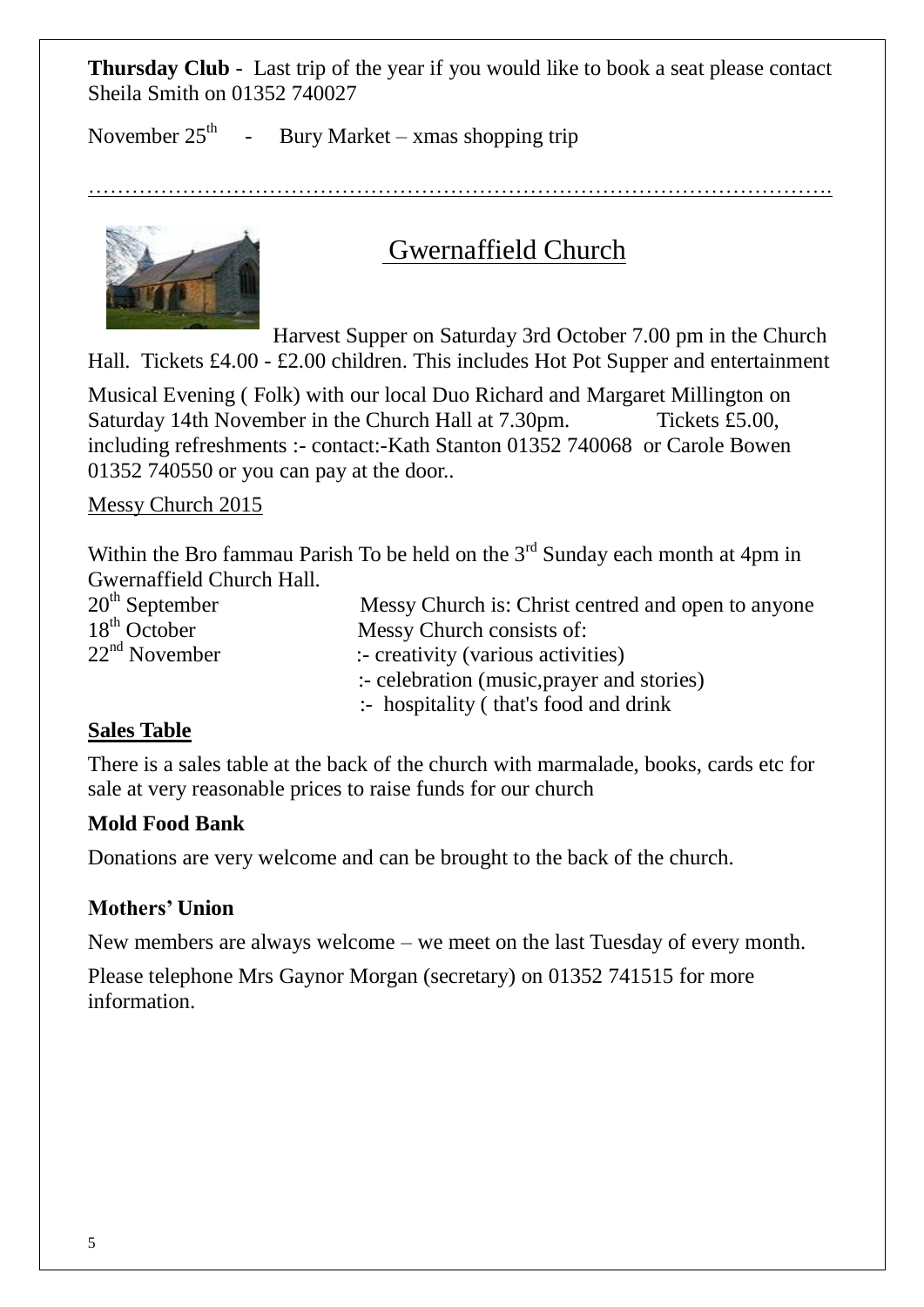



## **SCARECROW COMPETITION**

Have you registered yet to put your scarecrow in our Community Competition which will be judged over the weekend of **9th and 10th** of October. It must be visible from the road. If not then please contact - either Lynne on 01352 740972 or Kay on 01352 741334

….....................................................................................................................................



# **WE ARE** MACMILLAN. **CANCER SUPPORT**

 I would just like to express my thanks to everyone that either supported the coffee morning by making cakes or donating money/raffle prizes.

Also to those who came and helped on the day, and to those who supported it. A total of £ 282.00 was raised. Thank you all !!!! Lynne Pritchard

…………………………………………………………………………......................



To all our older residents:

Don't forget to book your place for our annual Christmas lunch on the  $14<sup>th</sup>$  December at 12.30pm for the over 65's. Tickets are going fast and unfortunately there is a limited number due to seating arrangements.

1

 Please contact: lynne@nnepritchard.wanadoo.co.uk 01352 740972 [dave.bolton05@hotmail.co.uk](mailto:dave.bolton05@hotmail.co.uk) 01352 740867

 RAFFLE PRIZES WILL BE GRATEFULLY RECIEVED ENTERTAINMENT

Pantymwyn Village Hall Fun Day at The Crown Inn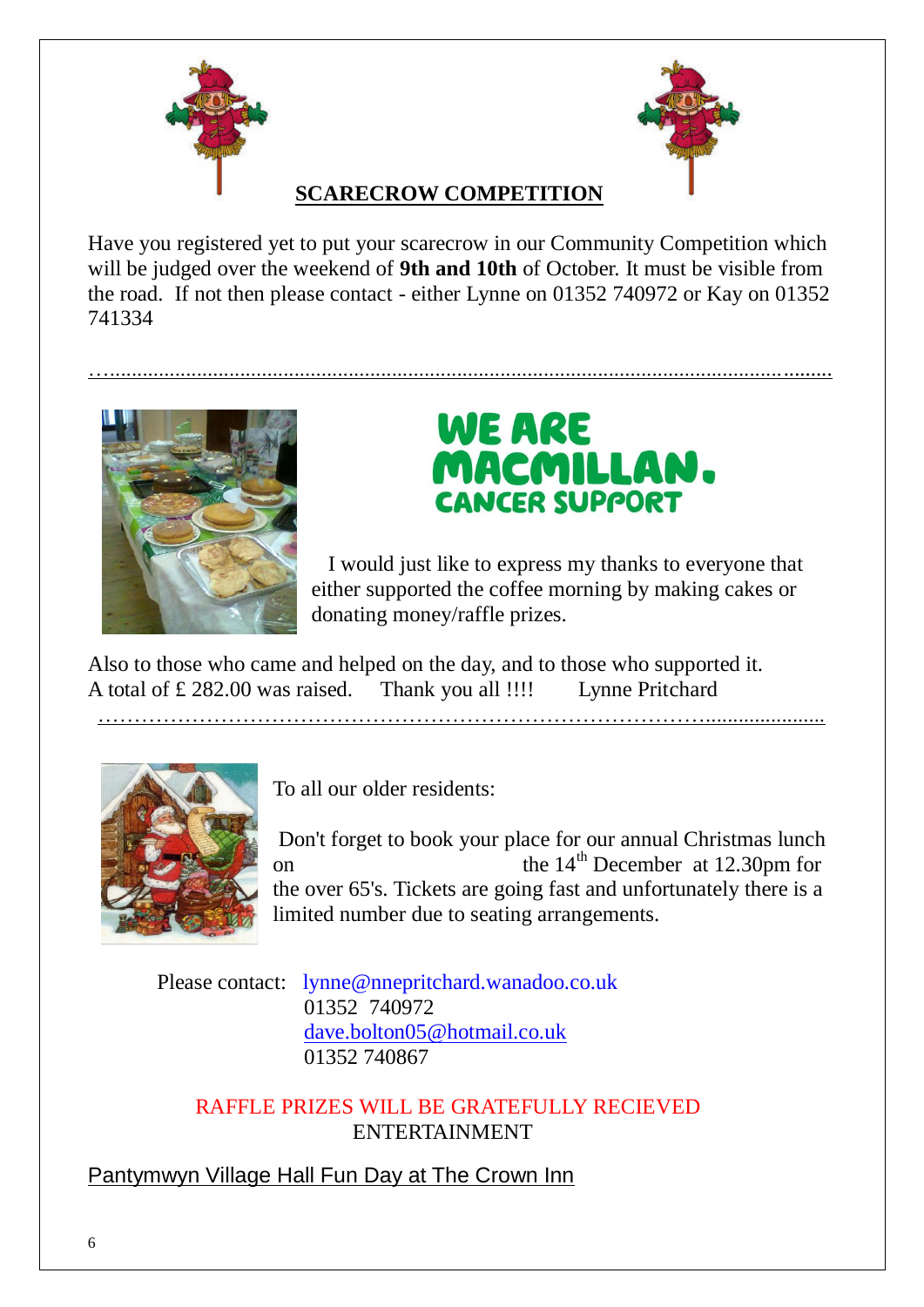The sun came out for us on Saturday Aug  $29<sup>th</sup>$ , the day of this highly successful local family event at The Crown Inn. The Fun Day brings both local people and tourists together to support this charity event.

The Pantymwyn Village Hall Committee, with Rob Edwards (Crown Inn publican) and members of the community, organised and coordinated the event. The Fun Day is supported by small grants from Flintshire County Council & our local Community Council to help fund a marquee for the bands, refreshment tent  $\&$  shelter tents against the elements. The day could not happen without this funding and the support, including that of local businesses who also gave funding & raffle prizes. The raffle  $\&$  community stall holders raised £1,300 in total which will go towards revamping the disabled toilet & incorporating a baby changing facility at the village hall. Support from the community for such events as the Fun day, have allowed the Village Hall committee to totally revitalise the hall for the use of an ever increasing number and diversity of groups. The monies raised by the Fun Day will greatly improve access for the less able users and make life easier for Mums and Dads with toddlers.

The 'Trotters' helped create a cheerful atmosphere with some great music, professionally played, during the afternoon, which was heightened by the buzz from the crowd and the stalls. This year we had more local organisations & members of the community getting involved, organisations brought their own gazebos & put on a wide range of family activities from Tombola to Family Craft and Caving. Community support is vital for this event to continue and the organisers thank all the helpers and supporters sincerely. The evening part of the Fun day was a real success with the young and very energetic band, Hybrid Sky entertaining us all. Great to see such an age range involved with such talent, providing the perfect end to an outstanding day. It seemed to bring a winning formula again and provided something for everyone. Thank you to everyone who was involved this year & please do let us know if you are interested in lending your support for this community event in the future. Please contact, any of the village hall committee and Rob at The Crown. Pauline Kershaw, event coordinator for Pantymwyn Village Hall.

#### **What's coming up at Pantymwyn Village Hall**

In addition to the regular weekly group meetings

Monday night is Photography night

Next meeting is Monday Oct 26th 7:45

We meet bi-monthly & our theme is 'Autumn using Macro Photography techniques'. Bring 5 photos on a memory stick or hard copy to share.

1

#### **Wednesday afternoon is Craft afternoon**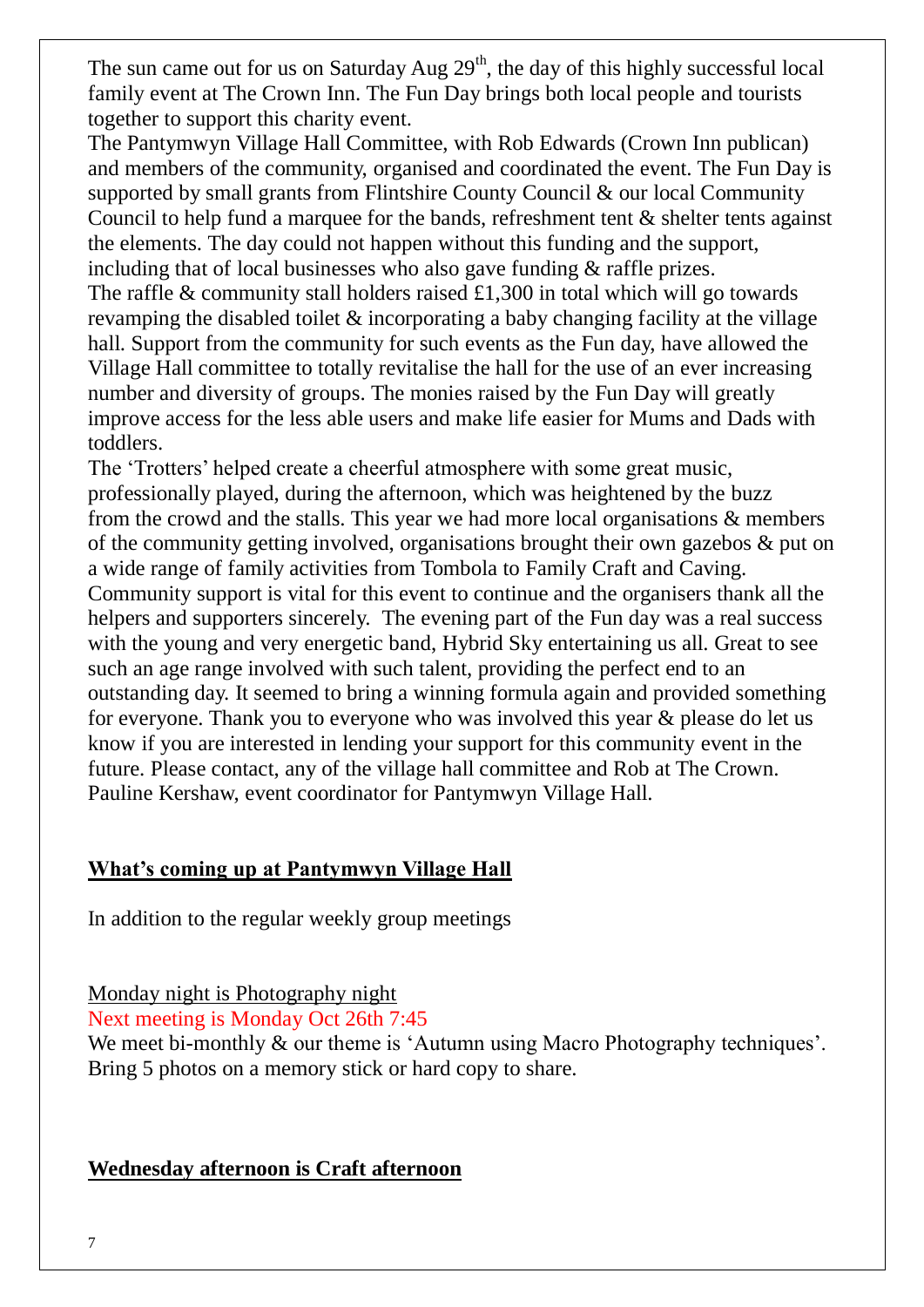# **Sept 30th & Oct 28th 2-4 New members welcome**

**Free if you are willing to 'Take away' things to make for village fundraising**



**Thursday Night is Speaker night**

**Coming soon 8th Oct 7:15 'Caving' Tim Watts (Vice Chairman United Cavers Exploration Team)**

**Tim lives in Pantymwyn & will speak about the underground caving world in our local area.**



## **Thursday November 12th 7-9pm**

The Alun and Chwiler Living Landscape Project Come along and hear about this exciting new project in your locality led by North Wales Wildlife Trust and supported by local organisations.

#### **Advance Date for your diary**

#### **Xmas Fayre at Pantymwyn Village Hall**



**Saturday Dec 5th 2-4 Afternoon Tea & cake ~ Join in the fun** Tombola, Raffle, Crafts & small gifts on sale~ come along and do your Xmas shopping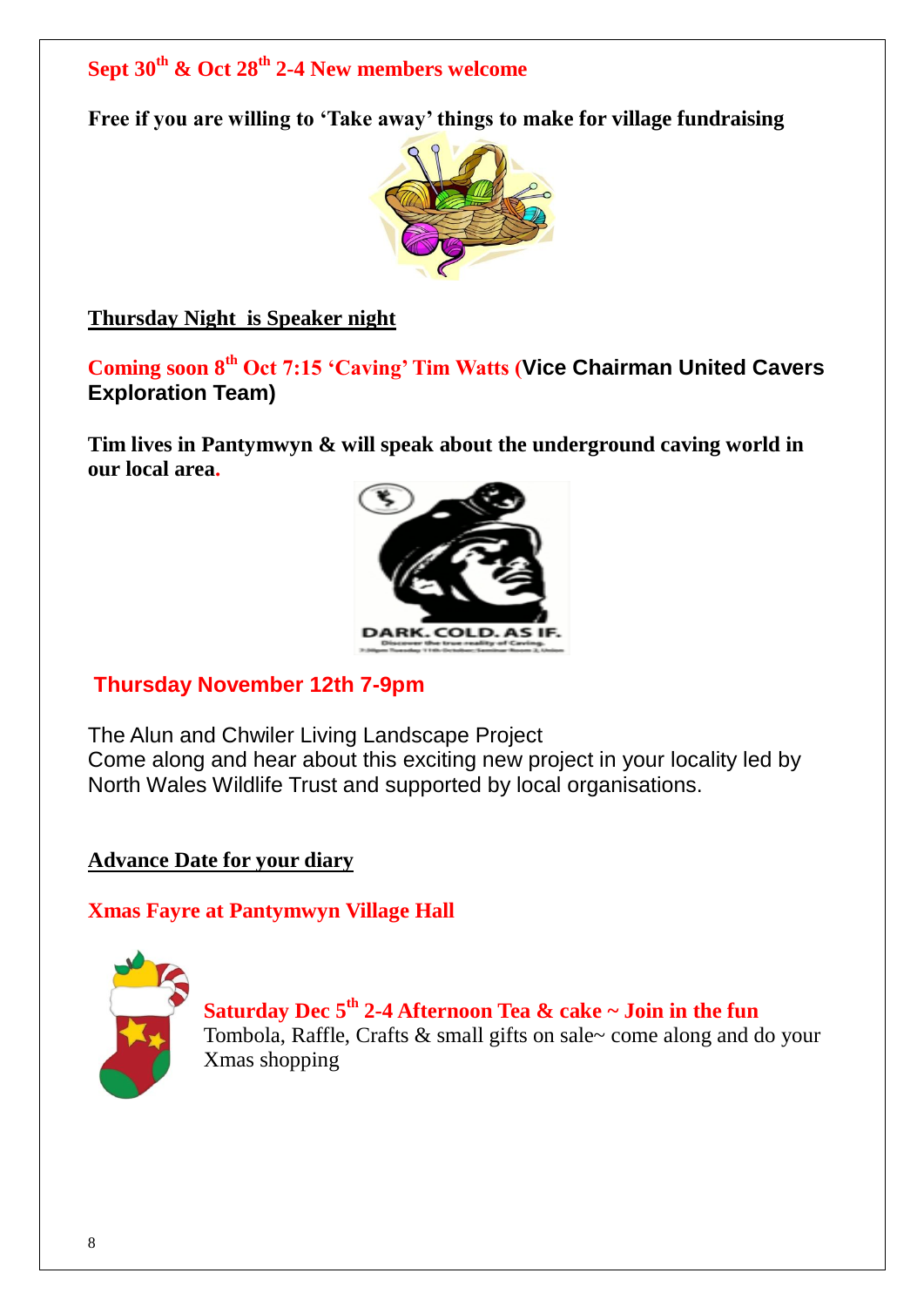

Sunbeams Playgroup - Gwernaffield

Open Monday, Thursday and Friday's 9.00 am to 11.30 am in the Community Hall of Ysgol Y Waun for children aged 2 years 3 months until nursery age. Government early entitlement is available. Will be open for four days in January 2016. Sarah Jones - Playgroup Supervisor 07506952313 (session times only)

**\*\*\* Playgroup are holding a Pamper Evening at the Plas Hafod on Wednesday 25th October - Tickets available from play group or contact Sarah on the above number.**

### …..................................................................................................................................... 100 Years of the WI

Among the many anniversaries celebrated this year, the Centenary of WI has been enjoyed by thousands of women throughout Britain.

Pantymwyn WI members, too, have taken part in many of the celebrations, including being represented at the Albert Hall for the AGM.

Our delegate gave us a firsthand account of this special occasion, which was attended by the Queen and other members of the Royal Family.

Also in June we had a celebratory outing to Portmeirion on the most perfect day, calling at Bala en route and arriving for a splendid lunch at the Portmeirion quayside hotel. We were joined by other WIs and all thoroughly enjoyed the day in glorious weather.



1



This year we have had a surge in numbers at Pantymwyn WI.

New members have brought friendship & fresh ideas. To mark the day of the Centenary we placed a birdbath in the community garden at Pantymwyn Village Hall, where our group has been meeting since 1948.

Although we have looked back on what has been achieved & how much has changed, we now look forward to many happy times ahead.

# **Pantymwyn WI**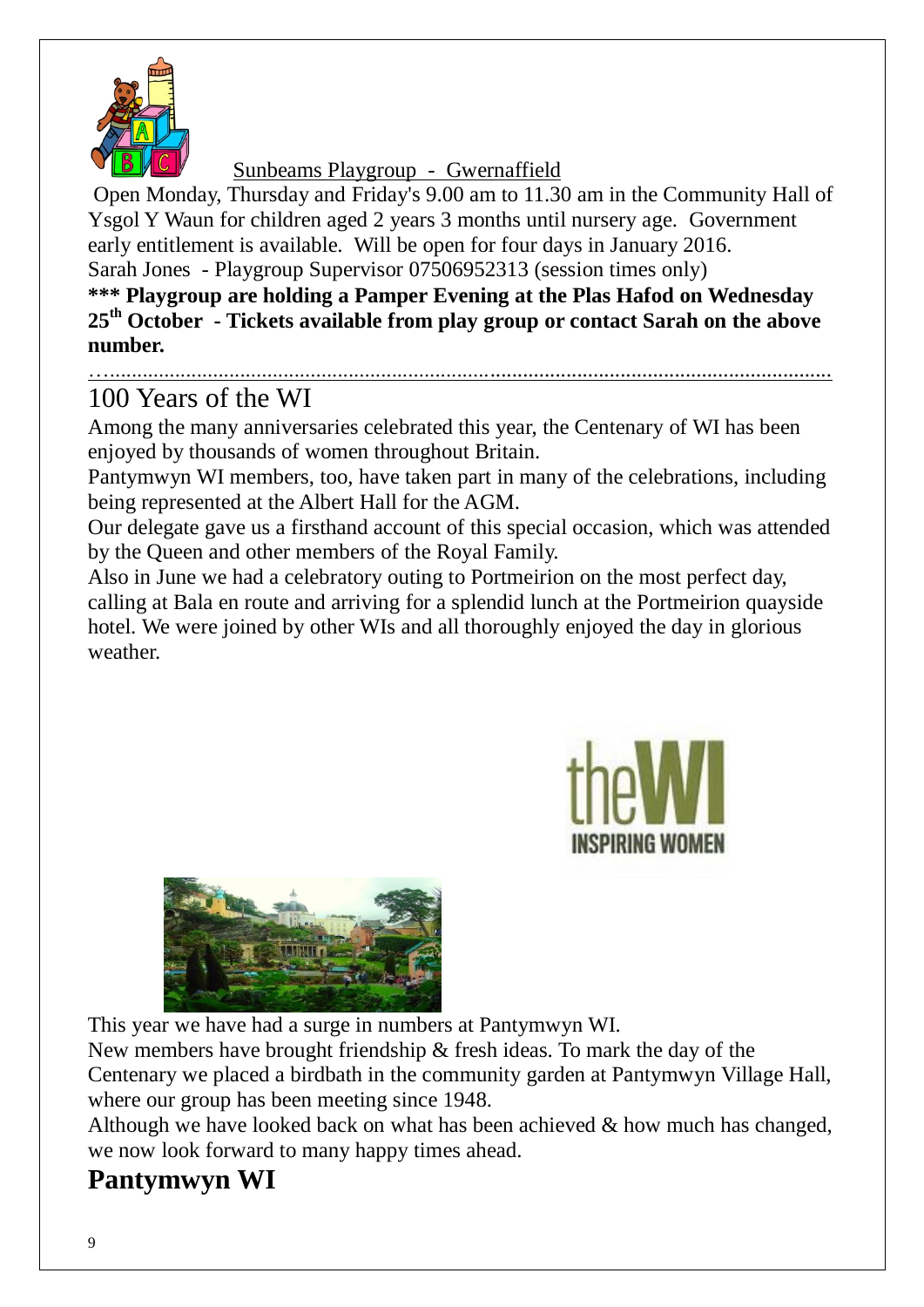**Pen-Y-Fron Chapel** would like to thank all those that came to support the "Light Lunch" and for their generosity. A total of £30 was made to which the Chapel will match fund making a total of £70 to go towards the Refugee Crisis.

**…......................................................................................................**

I was really looking forward to going to the Alun, but there was always a little bit of doubt. My bus pass didn't arrive so I was very relieved when the driver gave everyone a big smile and said hello. No bus pass needed!

I walked up to the bus stop with my friends and we all had doubts about getting lost, when we arrived we were shown into the Daniel Owen Hall, and then Mr Ellis sorted us into our forms and made sure everything was okay.

We all then went with our form teachers into our forms, and during the first two lessons we were given our diaries and time tables. Break time was a bit different to Y Waen with hundreds of pupils, and I struggled to move!

My first lesson was English in the school library and the teacher was a little late so the Librarian spoke to us about how the library worked, so we only had half a lesson. It was then time for lunch and I recognised more faces from Y Waen and Clubs I've

previously been to. The afternoon went quickly and soon I was on the bus again going home.

Thursday and Friday seemed to go quickly. In Biology we had to draw around one person and then were given a bag with paper organs it and had to fit them into the shape, We didn't manage to finish because my friend, who I had drawn round found a stick insect standing next to her on the floor which made her jump,and she stood in horror!

German, which I had never done before was quite interesting because some letters are pronounced as others but I suppose I'll get used to it.

I've only had 4 pieces of homework so far, am dreading the rest though. All in all, I really enjoyed it.

MEGAN BAKER-JONES SEPTEMER 2015

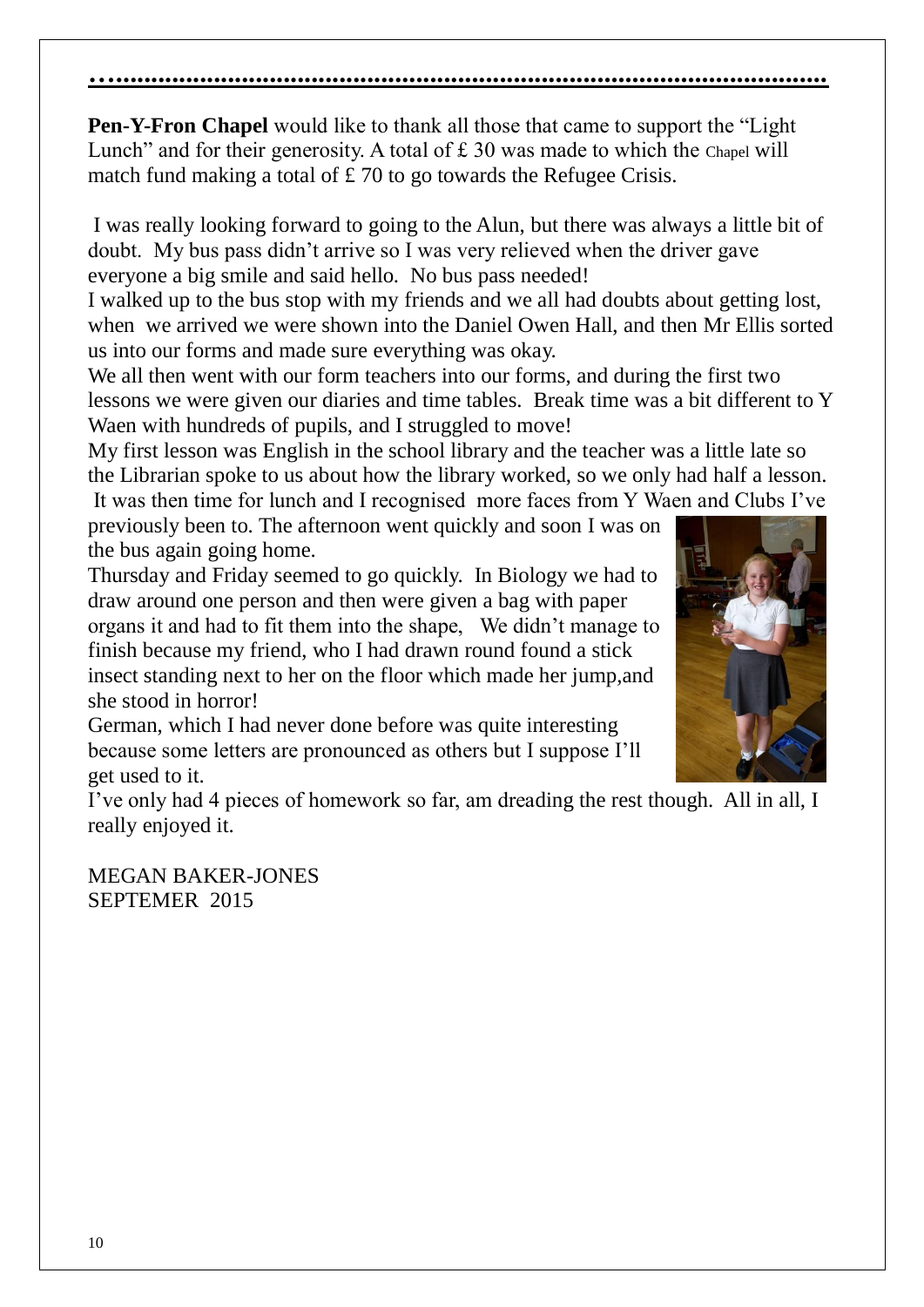

Four of the class that went from Ysgol Y Waun to Senior School this year

 **Felicity Megan Aysha Georgia** If you have an article that you would like to be considered for the next newsletter in January please contact me at: lynne@lynnepritchard.wanadoo.co.uk before the 3rd January 2016

Articles can be about :

your group a successful outing you have had somewhere nice you have eaten or

a poem

a family recipe

an up and coming event that you wish to advertise

an issue or campaign that is important to you ....

.................all articles will be considered by the Editor.

Please get in touch if we can be of any assistance.

We look forward to hearing from you!

…..................................................................................................................................

**Lynne',s sausage pie, try it it's yummy**

6 sausage's cooked and cut into pieces Chop one or two onion's and either fry or boil Cut up and quarter three tomatoes Pack of button mushrooms (fried). Place all in an oven proof dish and cover with gravy.



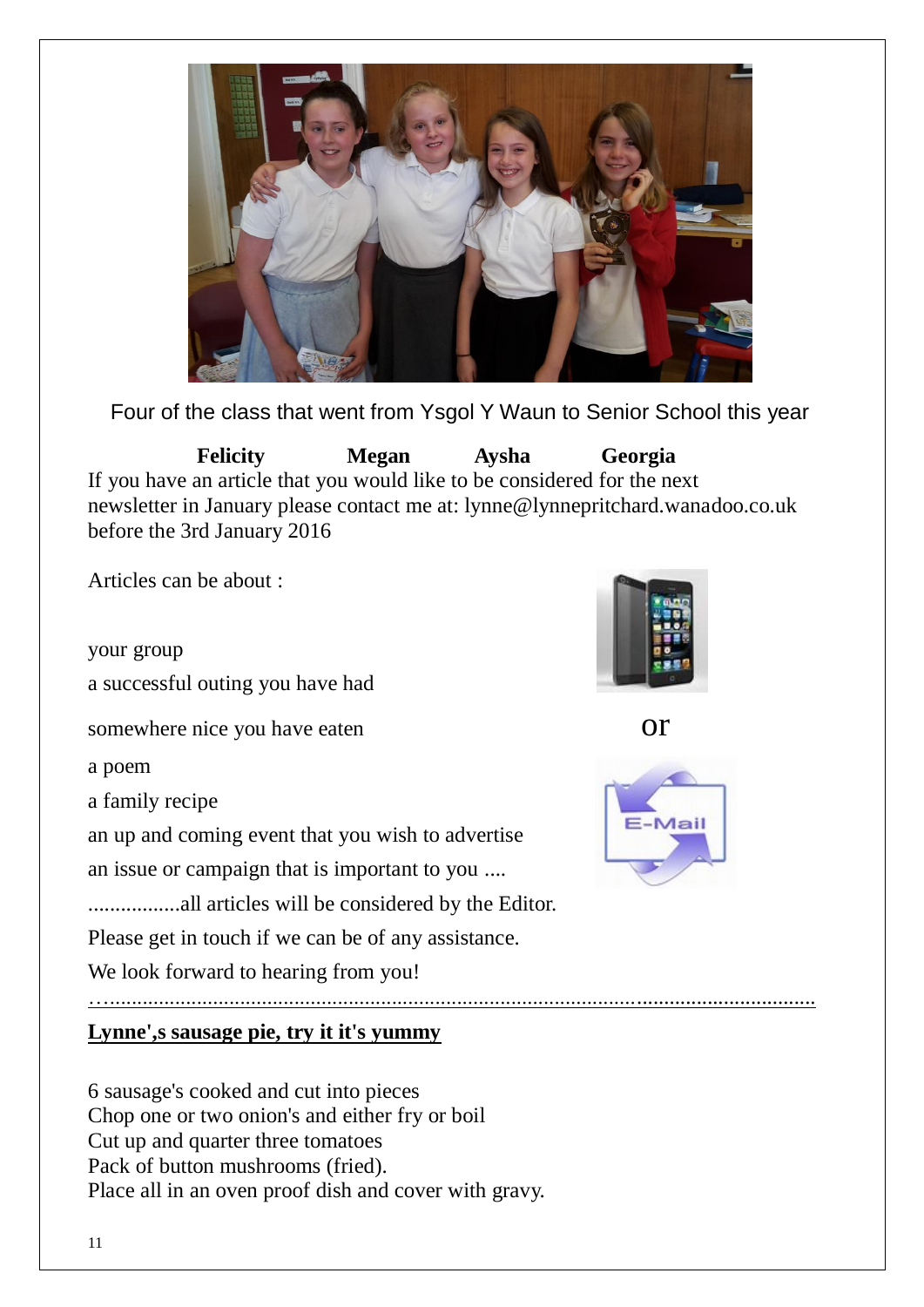12

Boil some potatoes and mash when cooked.

Cover the ingredients with the mash and then grate some cheese on top. Can be made earlier in the day ready for tea. Put in the oven for 30 minutes to heat through.

Will easily feed a family, add some crusty bread and enjoy............

.…................................................................................................................................

Think before you speak my friend Choose your words with care Leave only laughter, comfort and joy To say that you were there **writer unknown - sent in by May Williams**

# **CHRISTMAS PREPARATION**

Mother's preparing for Christmas juggling money as the prices rise higher. But as she shops out in the cold and the rain Father just sleeps in the chair by the fire.

Mother's rehearsing for Christmas with her friends in the WI Choir. But as she sings festive carols and songs Father just sleeps in the chair by the fire

Mother puts up all the decorations and struggles with ribbons and wire. And while she is dressing the Christmas  $\left\| \cdot \right\|$  tree Father just sleeps in the chair by the fire.

Mother's wrapping all the presents and gifts she hopes folks get all they desire. While she sits and writes the Christmas cards Father just sleeps in the chair by the fire.

Mother's busy cooking the turkey